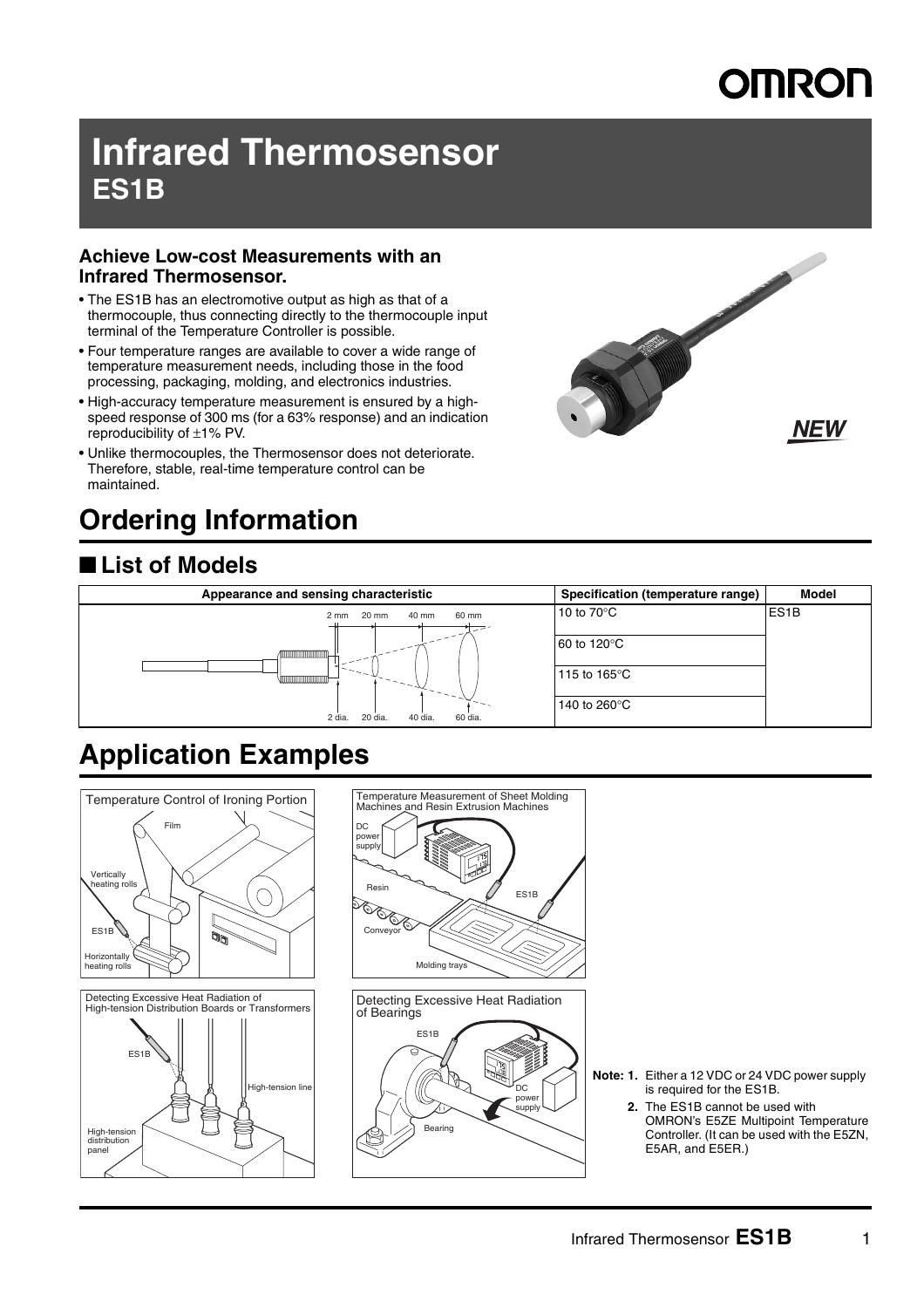## ■ Ratings/Characteristics

| Item                                  |                                  | ES <sub>1</sub> B                                                             |
|---------------------------------------|----------------------------------|-------------------------------------------------------------------------------|
| Power supply voltage                  |                                  | 12/24 VDC                                                                     |
| Operating voltage range               |                                  | 90% to 110% of the power supply voltage                                       |
| <b>Current consumption</b>            |                                  | 20 mA max.                                                                    |
| <b>Measuring temperature range</b>    |                                  | 10 to 70°C, 60 to 120°C, 115 to 165°C, 140 to 260°C                           |
| Accuracy<br>(See note 1.)             | $\pm 5^{\circ}$ C (See note 2.)  | $\pm 2\%$ PV or $\pm 2\degree$ C, whichever is larger                         |
|                                       | $\pm 10^{\circ}$ C (See note 2.) | $\pm 4\%$ PV or $\pm 4\degree$ C, whichever is larger                         |
|                                       | $\pm 30^{\circ}$ C (See note 2.) | $\pm 6\%$ PV or $\pm 6^{\circ}$ C, whichever is larger                        |
|                                       | $\pm 40^\circ$ C (See note 2.)   | $\pm 8\%$ PV or $\pm 8\degree$ C, whichever is larger                         |
| Reproducibility                       |                                  | $\pm$ 1% PV or $\pm$ 1°C, whichever is larger                                 |
| Temperature drift                     |                                  | $0.4^{\circ}$ C/ $^{\circ}$ C max.                                            |
| Sensing distance vs. sensing diameter |                                  | $1:1$ typ.                                                                    |
| <b>Measurement wavelength</b>         |                                  | 6.5 to 14.0 um                                                                |
| <b>Receiver element</b>               |                                  | Thermopile                                                                    |
| <b>Response speed</b>                 |                                  | Approximately 300 ms at response rate of 63%                                  |
| <b>Output impedance</b>               |                                  | 1 to 4 k $\Omega$                                                             |
| <b>Operating temperature</b>          |                                  | $-25^{\circ}$ C to 70 $^{\circ}$ C (with no icing or condensation)            |
| Allowable ambient humidity            |                                  | 35% to 85%                                                                    |
| Vibration resistance (destruction)    |                                  | 98 m/s <sup>2</sup> for 2 hours each in X, Y, and Z directions at 10 to 55 Hz |
| <b>Shock resistance (destruction)</b> |                                  | 300 m/s <sup>2</sup> for 3 times each in X, Y, and Z directions               |
| Casing material                       |                                  | ABS resin                                                                     |
| Degree of protection                  |                                  | <b>IP65</b>                                                                   |
| Weight                                |                                  | Approx. 120 g                                                                 |
| Cable                                 |                                  | Compensating conductor: 3 m                                                   |
|                                       |                                  | PVC-covered cable with a shield wire resisting 70°C                           |

**Note: 1.** Based on characteristics of K-type thermocouple and radiation rate of 0.9.

**2.** The accuracy is given as the change in temperature from any reference temperature of the sensing object. For example, if the reference temperature is 50°C, the accuracy at 55°C would be ±2% PV or ±2°C, whichever is larger and the accuracy at 60°C would be ±4% PV or  $\pm 4^{\circ}$ C, whichever is larger.

## **Connections**

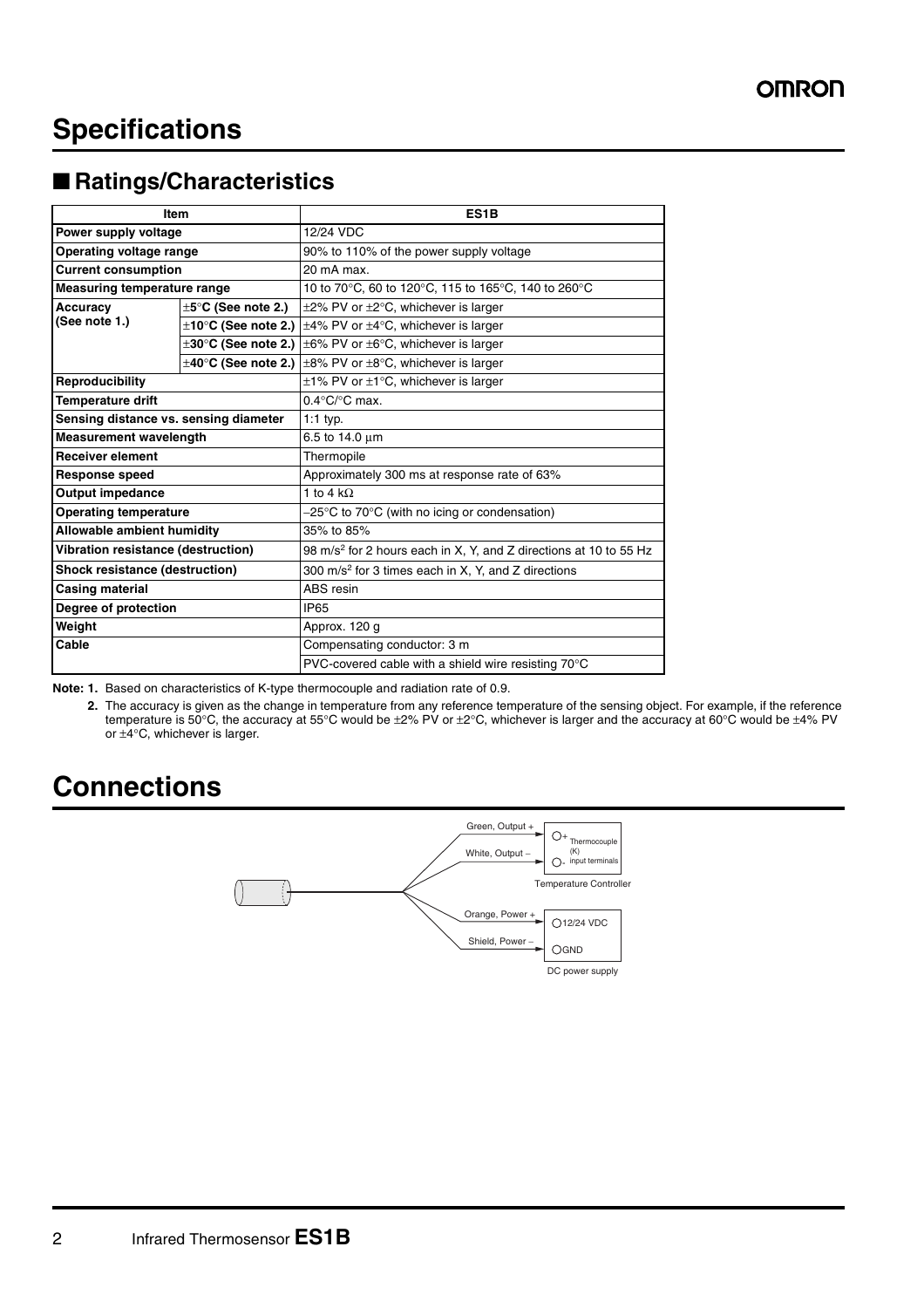## **Dimensions**

**Note:** All units are in millimeters unless otherwise indicated.

**ES1B**



## **Adjustment Methods**

Adjust the Thermosensor as described below before using it.

**Adjust the Thermosensor according to the conditions of the sensing object and characteristics of the Temperature Controller.**

**Offset Compensation for Target Value with Input Shift Function**



### **Gain and Offset Compensation with Two-point Shift Function**

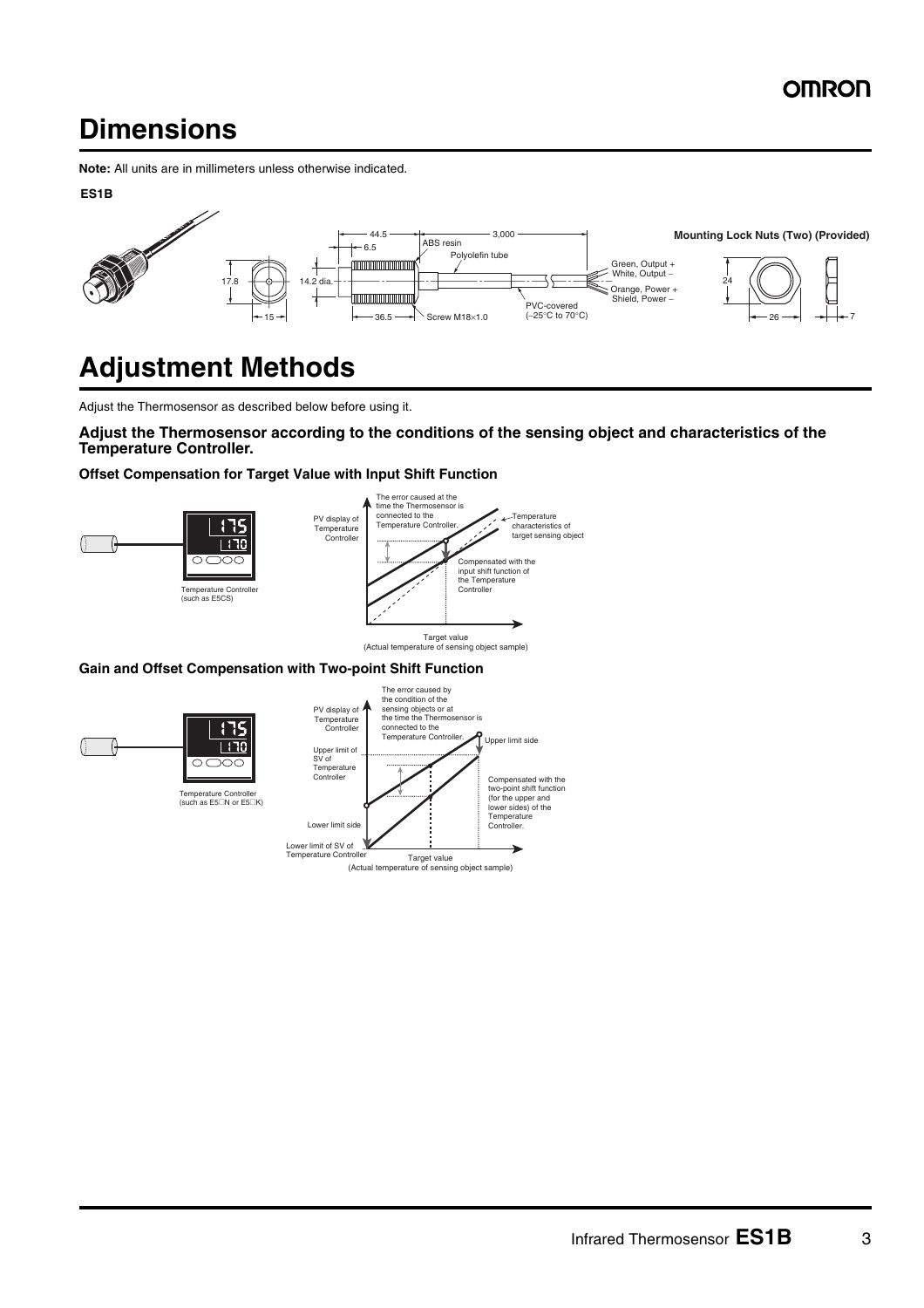## ■ One-point Input Shift

## **Preparations**

- **•** Set a temperature input range that is suitable for the input specifications of the Infrared Thermosensor.
- **•** Prepare a thermometer to measure the temperature of the sensing object as shown in figure 1, below.

### **Configuration for Offsetting the Infrared Thermosensor Input (Figure 1)**



### **Example for the E5CN**



temperature input

temperature input

- **1.** Adjust the temperature of the sensing object in the configuration shown in figure 1 to near the set point. We will assume that the temperature indicated on the thermometer is the actual temperature of the sensing object.
- **2.** Check the temperature C of the sensing object and the temperature A indicated on the Controller and set both the upperlimit and lower-limit temperature input settings to the following value:

Temperature C (sensing object) – Temperature A (Controller)

**3.** Check the temperature C of the sensing object and the temperature A indicated on the Controller again. If they are about the same, then setting the offset has been completed.

### **Diagram of One-point Input Shift**



## ■ **Two-point Input Shift**

Use a two-point input shift to output more accurate display values than is possible with a 1-point input shift.

### **Preparations**

Refer to the preparations for a one-point input shift.

- **1.** The input value is shifted at two points: near room temperature and near the set point. To do so, first check the temperature C of the sensing object and the temperature A indicated on the Controller at both near room temperature and near the set point.
- **2.** Use the following formulas to calculate the upper-limit temperature input and lower-limit temperature input settings based on the values checked above.

## **Diagram of Two-point Input Shift**



#### **Lower-limit Temperature Input Setting**

$$
SNSL = \frac{YL-Y1}{YZ-Y1} \times \{(X2-Y2)-(X1-Y1)\} + (X1-Y1)
$$

**Upper-limit Temperature Input Setting**

$$
LNSH = \frac{YH-Y1}{Y2-Y1} \times \{(X2-Y2)-(X1-Y1)\} + (X1-Y1)
$$

- **3.** Set both the upper-limit and lower-limit temperature input settings and then check the temperature C of the sensing object and the temperature A indicated on the Controller both near room temperature and near the set point.
- **4.** Although here we have used two points, near room temperature and near the set point, accuracy can be increased even further by using another point within the measurement temperature range other than the set value instead of room temperature.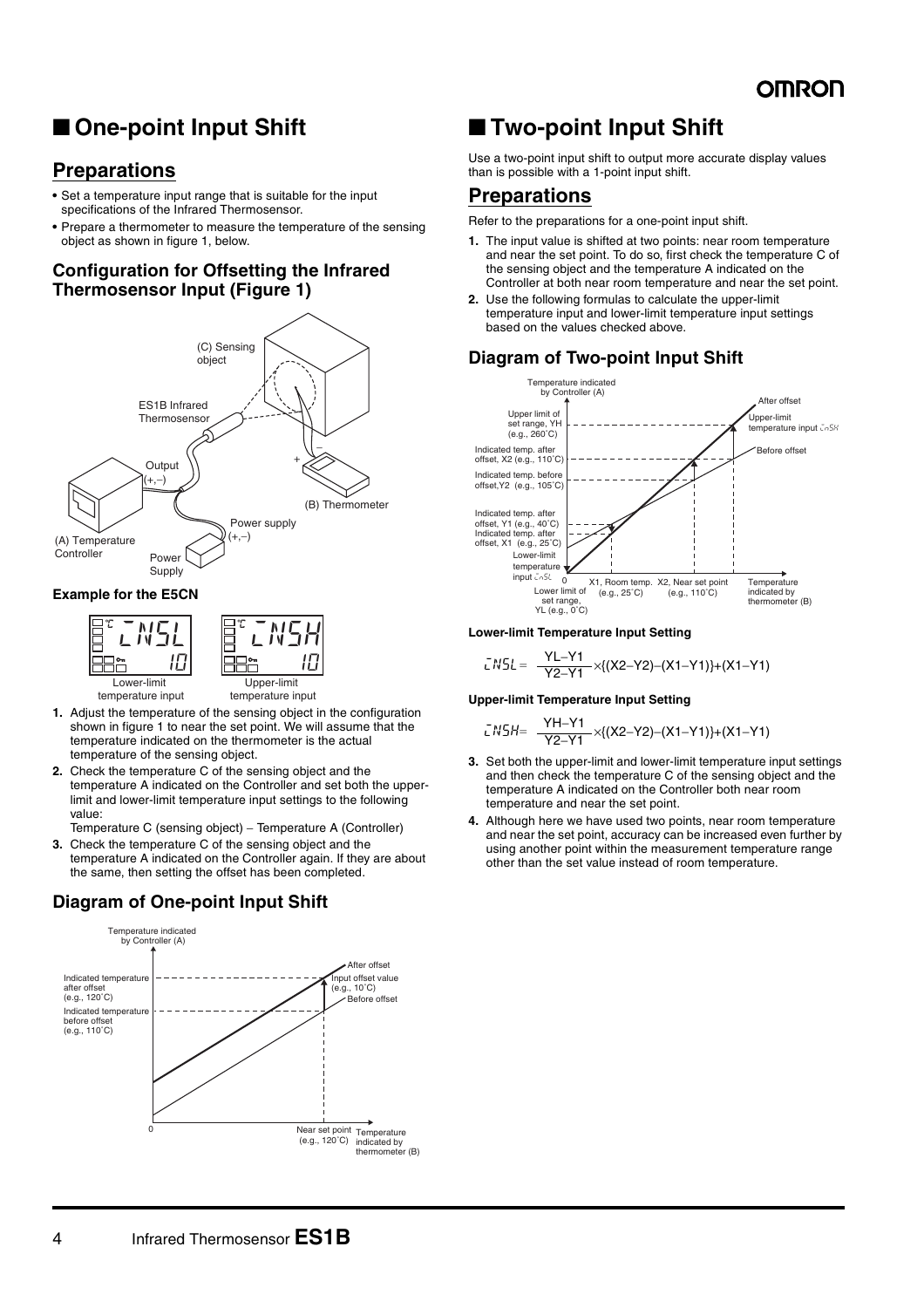## OMRON

### **Example for the E5CN**





temperature input

Upper-limit temperature input

In this example, the ES1B is used between 140 and 260°C. Here, the set point lower limit, YL, would be  $0^{\circ}$ C and the set point upper limit, YH, would be 260°C in formulas 1 and 2. The temperatures of the sensing object are checked next.

The offset values can be calculated as shown below when the Controller display Y1 is 40°C for a room temperature X1 of 25°C and when the Controller display Y2 is 105°C for a set point temperature X2 of 110°C

#### **Upper-limit Temperature Input Setting**

$$
\bar{L}N5L = \frac{0-40}{105-40} \times \{(110-105)-(25-40)\} + (25-40)
$$
  
= -27.3 (°C)

#### **Lower-limit Temperature Input Setting**

$$
LMSH = \frac{260-40}{105-40} \times \{(110-105)-(25-40)\} + (25-40)
$$
  
= 52.7 (°C)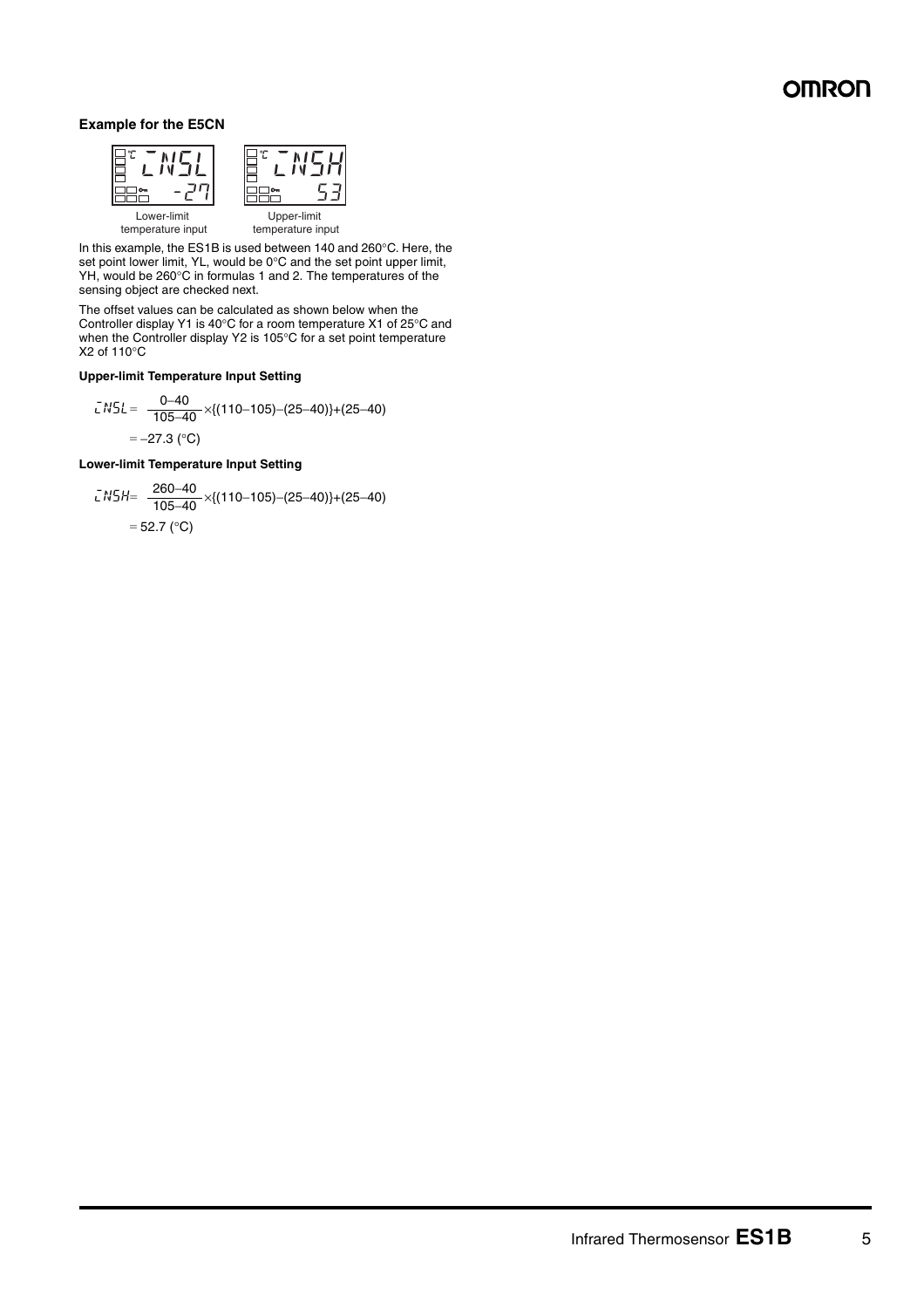## **Precautions**

### $\land$  CAUTION

If this product should malfunction and cease to provide correct output, property damage may occur to the equipment or device that is connected to it. To prevent this, provide additional safety measures by also connecting the equipment or devices to a separate alarm system that will warn operators of temperature rises.



## **Precautions for Safe Use**

- **1.** Use the ES1B only within the ranges specified by its specifications and ratings.
- **2.** Be sure to correctly wire the input sensor leads to the proper positive and negative terminals.
- **3.** Do not use the product in the following locations:
	- **•** Locations subject to icing or condensation.
	- **•** Locations subject to excessive shocks or vibration.
	- **•** Locations subject to dust or corrosive gases.
	- **•** Locations subject to extreme temperature changes or direct sunlight.
	- **•** Locations subject to water splashing or oil contact.

## **Precautions for Correct Use**

- **1.** The thermocouple output and power supply are not isolated. Make sure that unwanted circuit paths are not formed with the equipment or device that is connected to the product.
- **2.** To prevent inductive noise, wire the product separately from highvoltage sources and power lines carrying large currents. Also avoid parallel wiring or shared wiring paths with power lines.
- **3.** Do not allow the filter to become soiled. Use air blow or use a thin cotton swab to clean the filter.

### **1. Installation**

- **•** Select a place where the emissivity is high for measuring the target. If necessary, use black spray or black tape.
- **•** Use the supplied locknuts to fix the ES1B securely in place. Tighten to a torque of 0.5 N·m max.
- **•** When measuring a high-temperature object, use a shield or similar protection to prevent the temperature of the ES1B from rising.

### **2. Connection**

- **•** Connect to the green output lead wire (+), white output lead wire (−), orange power supply lead wire (+), and shield power supply wire (–).
- **•** To measure the temperature difference between two locations, use two isolated power supplies.



### **3. Adjustment**

- **•** The output impedance of the ES1B is 1 to 4 kΩ. Normally, current leaking to the ES1B from the burnout detection circuit of the temperature controller will offset the measured temperature in a range extending from several degrees to several tens of degrees. When using a controller equipped with an input shift function, use the input shift function to compensate for this offset error in the vicinity of the measuring temperature. For details on this compensation, see Input Shift Method below and the user's manual of the controller being used.
- **•** If the length of a lead wire must be extended, use a K thermocouple compensating conductor for the output lead wires (+, −), and standard copper wire for power supply leads (+, −).
- **•** Do not bend lead wires repeatedly.

### **4. Cleaning**

**•** Do not use paint thinner or the equivalent for cleaning. Use standard grade alcohol.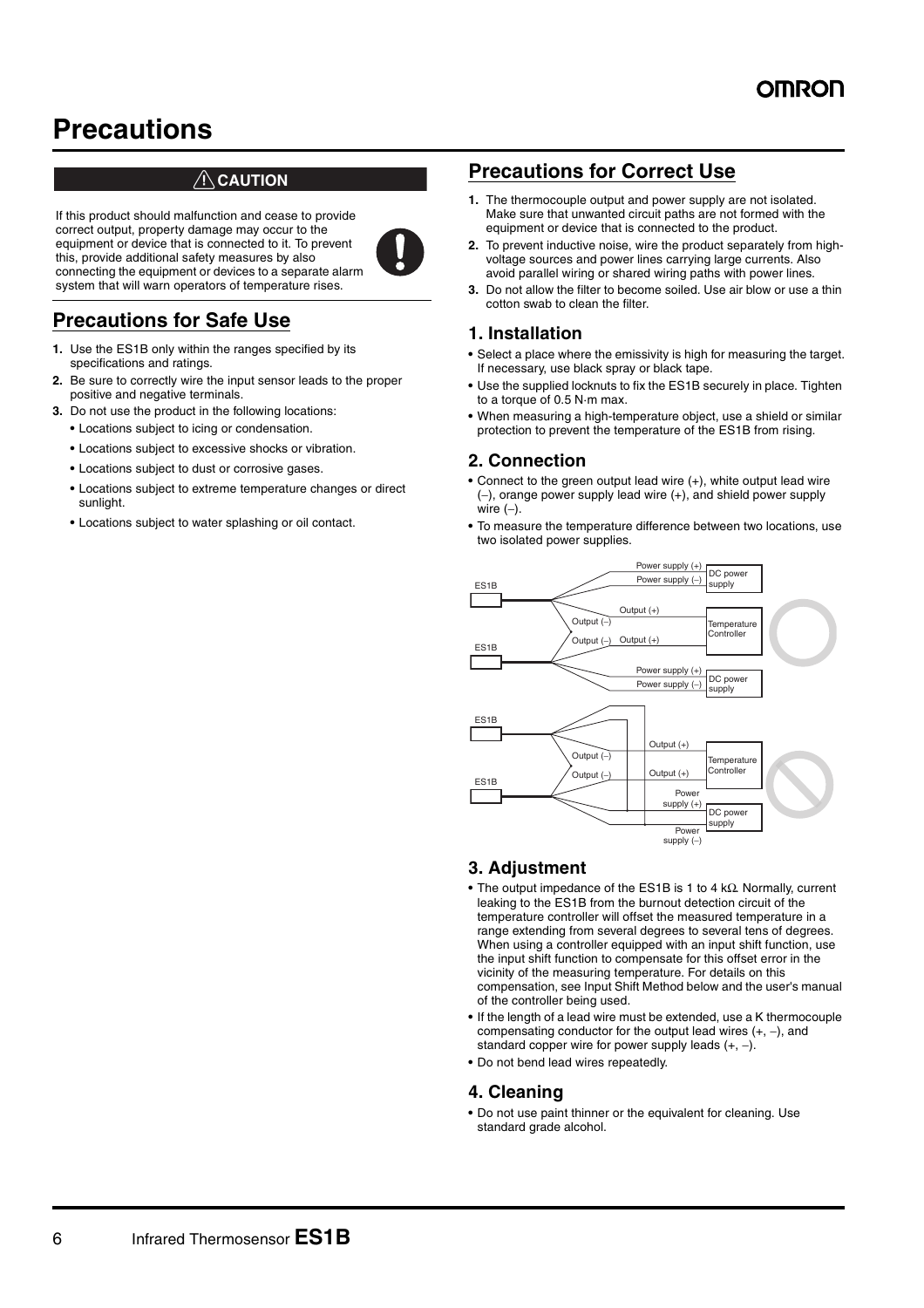## **OMRON**